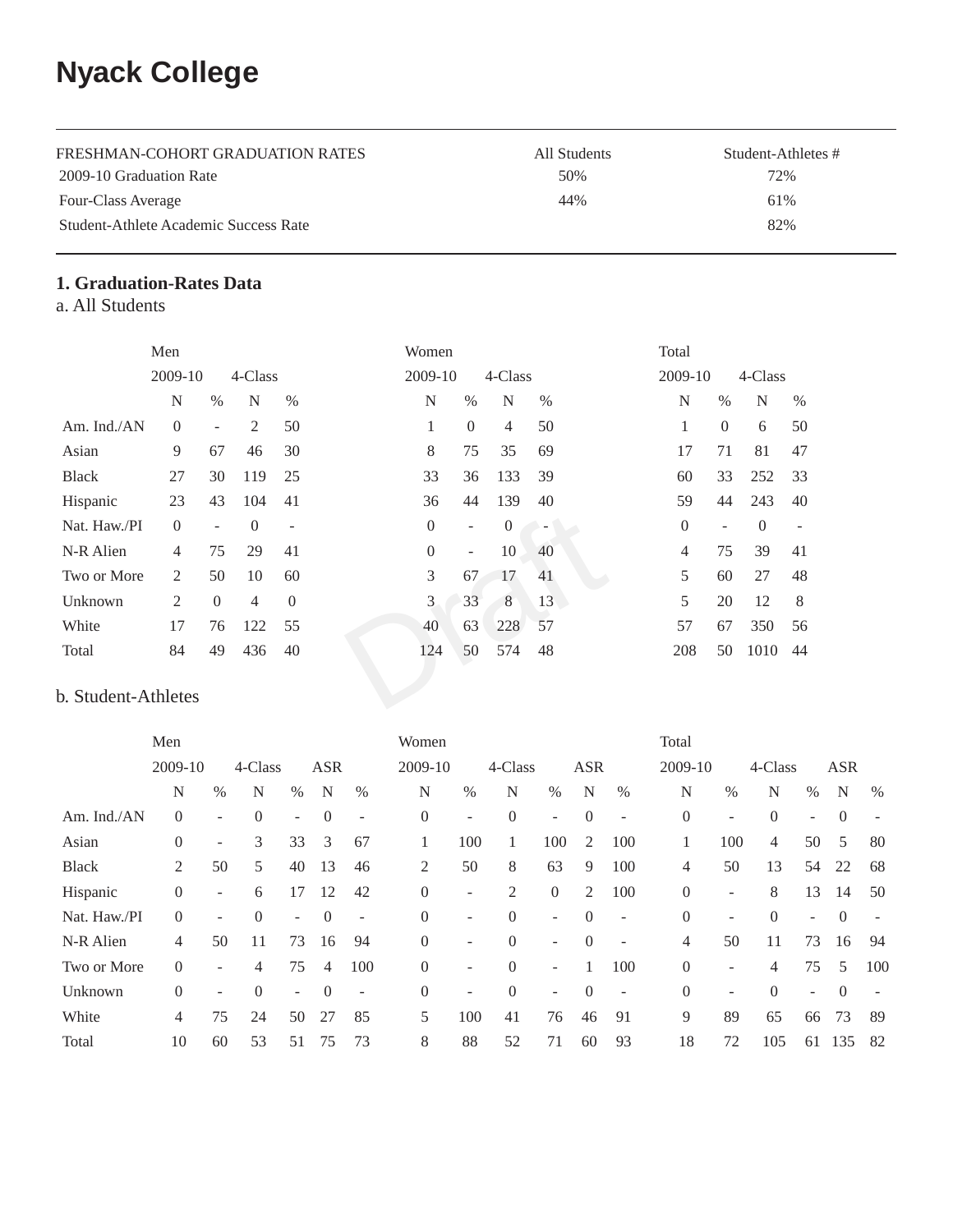# c. Student-Athletes by Sport Category

|                     | <b>Baseball</b>                     |                     |         |                          |              | <b>Men's Basketball</b>            |                          |                          |              | Men's CC/Track                 |                     |         |
|---------------------|-------------------------------------|---------------------|---------|--------------------------|--------------|------------------------------------|--------------------------|--------------------------|--------------|--------------------------------|---------------------|---------|
|                     | $\%$ -N                             |                     |         |                          |              | $% -N$                             |                          |                          |              | $% -N$                         |                     |         |
|                     | 2009-10 4-Class ASR                 |                     |         |                          |              | 2009-10 4-Class ASR                |                          |                          |              | 2009-10 4-Class ASR            |                     |         |
| Am. Ind./AN         |                                     |                     |         |                          | Am. Ind./AN  | $\overline{\phantom{a}}$           |                          |                          | Am. Ind./AN  |                                |                     |         |
| Asian               |                                     |                     |         |                          | Asian        | $\bar{\phantom{a}}$                |                          | $\overline{\phantom{a}}$ | Asian        |                                | $\bar{\phantom{a}}$ | $100-a$ |
| <b>Black</b>        |                                     |                     |         |                          | <b>Black</b> | $0-a$                              | $0-a$                    | $40-b$                   | <b>Black</b> |                                |                     |         |
| Hispanic            |                                     | $0-a$               | $57-b$  |                          | Hispanic     | $\Box$                             | $0-a$                    | $0-a$                    | Hispanic     |                                |                     |         |
| Nat. Haw./PI        |                                     | $\bar{\phantom{a}}$ |         |                          | Nat. Haw./PI | $\overline{\phantom{a}}$           | $\overline{\phantom{a}}$ | $\omega$                 | Nat. Haw./PI |                                |                     |         |
| N-R Alien           |                                     | $\blacksquare$      | $100-a$ |                          | N-R Alien    | $0-a$                              | $0-a$                    | $0-a$                    | N-R Alien    |                                |                     |         |
| Two or More         | $\overline{\phantom{a}}$            | $100-a$             | $100-a$ |                          | Two or More  | $\overline{\phantom{a}}$           | $0-a$                    | $\equiv$                 | Two or More  |                                |                     |         |
| Unknown             | $\bar{\phantom{a}}$                 |                     |         |                          | Unknown      | $\bar{\phantom{a}}$                | $\overline{\phantom{a}}$ | $\overline{\phantom{a}}$ | Unknown      |                                |                     |         |
| White               | $50-a$                              | $43-b$              | $78-b$  |                          | White        | $\overline{\phantom{a}}$           | $50-a$                   | $100-a$                  | White        | $\qquad \qquad \blacksquare$   | $33-a$              | $67-a$  |
| Total               | $50-a$                              | $45-c$              | $74-d$  |                          | Total        | $0-a$                              | $11-b$                   | $40-c$                   | Total        | $\bar{\phantom{a}}$            | $33-a$              | $75-a$  |
| Football            |                                     |                     |         |                          |              | <b>Men's Other</b>                 |                          |                          |              |                                |                     |         |
| $% -N$              |                                     |                     |         |                          |              | $% -N$                             |                          |                          |              |                                |                     |         |
| 2009-10 4-Class ASR |                                     |                     |         |                          |              | 2009-10 4-Class ASR                |                          |                          |              |                                |                     |         |
|                     |                                     |                     |         |                          | Am. Ind./AN  | $\overline{\phantom{a}}$           |                          |                          |              |                                |                     |         |
|                     |                                     |                     |         |                          | Asian        | ÷,                                 | $33-a$                   | $50-a$                   |              |                                |                     |         |
|                     |                                     |                     |         |                          | <b>Black</b> | $100-a$                            | $100-a$                  | $67-a$                   |              |                                |                     |         |
|                     |                                     |                     |         |                          | Hispanic     |                                    | $33-a$                   | $33-a$                   |              |                                |                     |         |
|                     |                                     |                     |         |                          | Nat. Haw./PI | ä,                                 | $\sim$                   | $\overline{a}$           |              |                                |                     |         |
|                     |                                     |                     |         |                          | N-R Alien    | $100-a$                            | $89-b$                   | $100-c$                  |              |                                |                     |         |
|                     |                                     |                     |         |                          | Two or More  | $\overline{\phantom{a}}$           | 100-a 100-a              |                          |              |                                |                     |         |
|                     |                                     |                     |         |                          | Unknown      | $\overline{\phantom{a}}$           | $\overline{\phantom{a}}$ | $\overline{\phantom{a}}$ |              |                                |                     |         |
|                     |                                     |                     |         |                          | White        | $100-a$                            | $58-c$                   | $92-c$                   |              |                                |                     |         |
|                     |                                     |                     |         |                          | Total        | $100-a$                            | $67-e$                   | 86-е                     |              |                                |                     |         |
|                     |                                     |                     |         |                          |              |                                    |                          |                          |              |                                |                     |         |
|                     | <b>Women's Basketball</b><br>$% -N$ |                     |         |                          |              | <b>Women's CC/Track</b><br>$\%$ -N |                          |                          |              | <b>Women's Other</b><br>$% -N$ |                     |         |
|                     | 2009-10                             | 4-Class             |         | <b>ASR</b>               |              | $2009 - 10$                        | 4-Class                  | <b>ASR</b>               |              | 2009-10 4-Class ASR            |                     |         |
| Am. Ind./AN         | $\frac{1}{2}$                       | $\overline{a}$      |         | $\overline{\phantom{a}}$ | Am. Ind./AN  |                                    |                          | ÷,                       | Am. Ind./AN  | $\Box$                         |                     |         |
| Asian               | $\frac{1}{2}$                       | $\blacksquare$      |         | $\overline{\phantom{a}}$ | Asian        |                                    |                          | $\blacksquare$           | Asian        | $100-a$                        | 100-a 100-a         |         |
| <b>Black</b>        | $50-a$                              | $50-b$              |         | $100-b$                  | <b>Black</b> |                                    |                          |                          | <b>Black</b> | L,                             | $100-a$             | $100-a$ |
| Hispanic            |                                     | $0-a$               |         | $\overline{\phantom{a}}$ | Hispanic     |                                    |                          | $\overline{a}$           | Hispanic     |                                | $0-a$               | $100-a$ |
| Nat. Haw./PI        |                                     | $\overline{a}$      |         | $\overline{\phantom{a}}$ | Nat. Haw./PI |                                    |                          | $\blacksquare$           | Nat. Haw./PI |                                | ÷,                  |         |
| N-R Alien           |                                     |                     |         |                          | N-R Alien    |                                    |                          |                          | N-R Alien    |                                |                     |         |
| Two or More         |                                     | $\frac{1}{2}$       |         | $100-a$                  | Two or More  |                                    |                          |                          | Two or More  |                                |                     |         |
| Unknown             |                                     | $\overline{a}$      |         | $\Box$                   | Unknown      |                                    |                          | $\overline{\phantom{a}}$ | Unknown      |                                |                     |         |
| White               | $100-a$                             | $100-b$             |         | $100-b$                  | White        |                                    | $75-a$                   | $83-b$                   | White        | $100-a$                        | $71-e$              | $91-e$  |
| Total               | $67-a$                              | $69-c$              |         | $100-c$                  | Total        | $\overline{\phantom{a}}$           | $75-a$                   | $83-b$                   | Total        | $100-a$                        | $71-e$              | $92-e$  |

Values for N (a. 1-5, b. 6-10, c. 11-15, d. 16-20, e. greater than 20)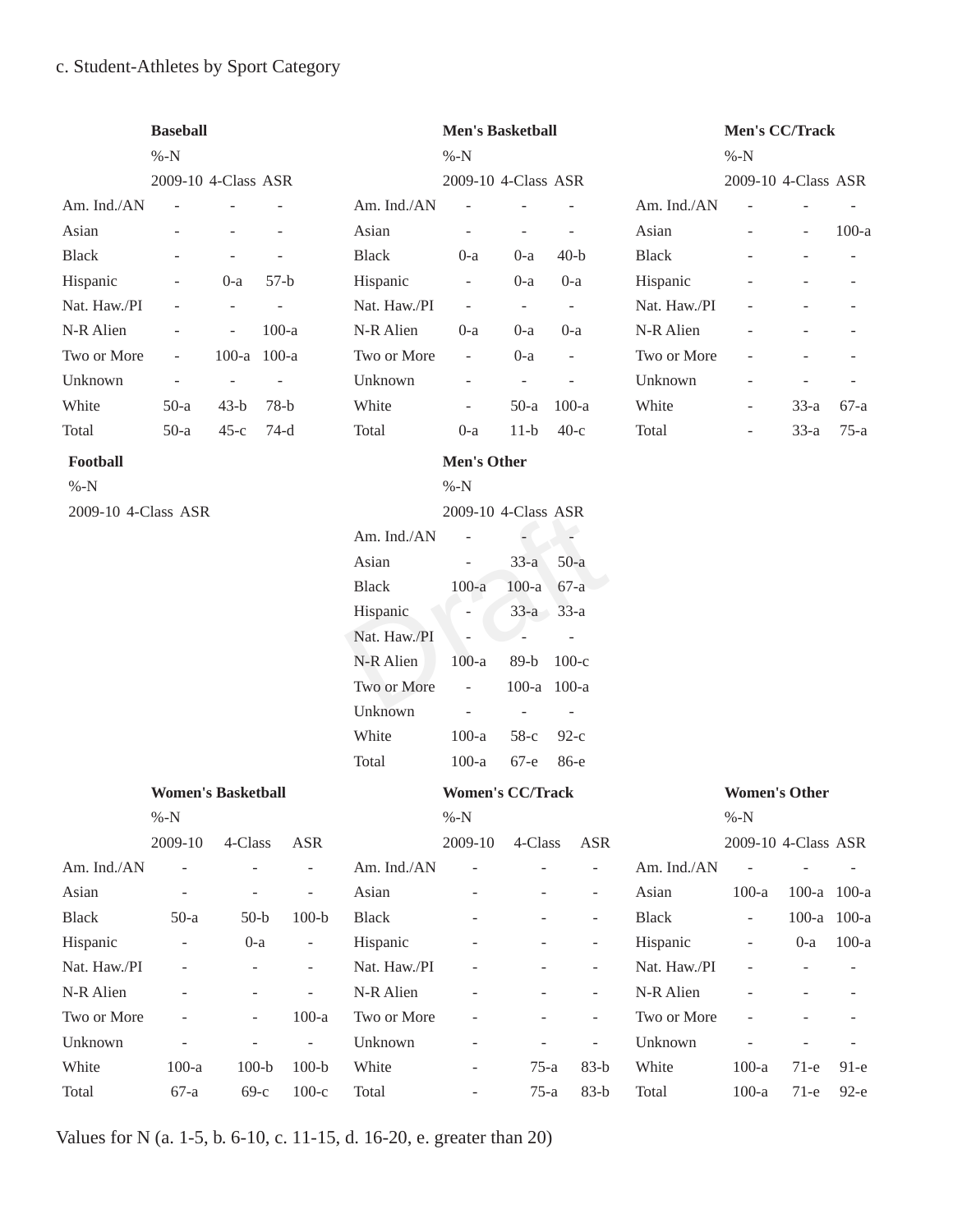# **2. Undergraduate-Enrollment Data (All full-time baccalaureate-degree seeking students enrolled 2015-16)**

| a. All Students | Men<br>N | Women<br>N     | Total<br>N | b. Student-athletes # | Men<br>N | Women<br>N | Total<br>N |
|-----------------|----------|----------------|------------|-----------------------|----------|------------|------------|
| Am. Ind./AN     | 3        | 5              | 8          | Am. Ind./AN           | $\theta$ | 0          | $\sigma$   |
| Asian           | 52       | 47             | 99         | Asian                 | $\Omega$ | $\Omega$   | $\Omega$   |
| <b>Black</b>    | 140      | 201            | 341        | <b>Black</b>          | 9        | 8          | 17         |
| Hispanic        | 145      | 227            | 372        | Hispanic              | 11       | 6          | 17         |
| Nat. Haw./PI    |          | $\mathfrak{2}$ | 3          | Nat. Haw./PI          | $\Omega$ | $\Omega$   | $\Omega$   |
| N-R Alien       | 45       | 41             | 86         | N-R Alien             | 25       | 11         | 36         |
| Two or More     | 8        | 10             | 18         | Two or More           | $\Omega$ |            |            |
| Unknown         | 12       | 14             | 26         | Unknown               |          | $\Omega$   |            |
| White           | 95       | 184            | 279        | White                 | 21       | 40         | 61         |
| Total           | 501      | 731            | 1232       | Total                 | 67       | 66         | 133        |

# c. Student-Athletes # By Sports Category

| Men          |            |          |          |          |          |
|--------------|------------|----------|----------|----------|----------|
|              | Basketball | Baseball | CC/Track | Football | Other    |
| Am. Ind./AN  |            |          | $\Omega$ |          | $\Omega$ |
| Asian        | U          |          | U        |          |          |
| Black        |            |          |          |          |          |
| Hispanic     |            | х        |          |          |          |
| Nat. Haw./PI |            |          |          |          |          |
| N-R Alien    |            |          | 9        |          | 12       |
| Two or More  |            | $\Omega$ | $\Omega$ |          |          |
| Unknown      |            |          | $\theta$ |          |          |
| White        | 0          | 13       |          |          |          |
| Total        | 11         | 23       | 17       |          | 16       |

| Women        |            |                |          |
|--------------|------------|----------------|----------|
|              | Basketball | CC/Track       | Other    |
| Am. Ind./AN  | $\theta$   | $\overline{0}$ | 0        |
| Asian        | 0          | $\Omega$       | $\theta$ |
| <b>Black</b> | 8          | $\Omega$       | 0        |
| Hispanic     | 1          | 1              | 4        |
| Nat. Haw./PI | 0          | $\Omega$       | 0        |
| N-R Alien    | $\Omega$   | 4              | 7        |
| Two or More  | $\Omega$   | $\theta$       |          |
| Unknown      | 0          | $\Omega$       | 0        |
| White        | 3          | 7              | 30       |
| Total        | 12         | 12             | 42       |

#Only student-athletes receiving athletics aid are included in this report.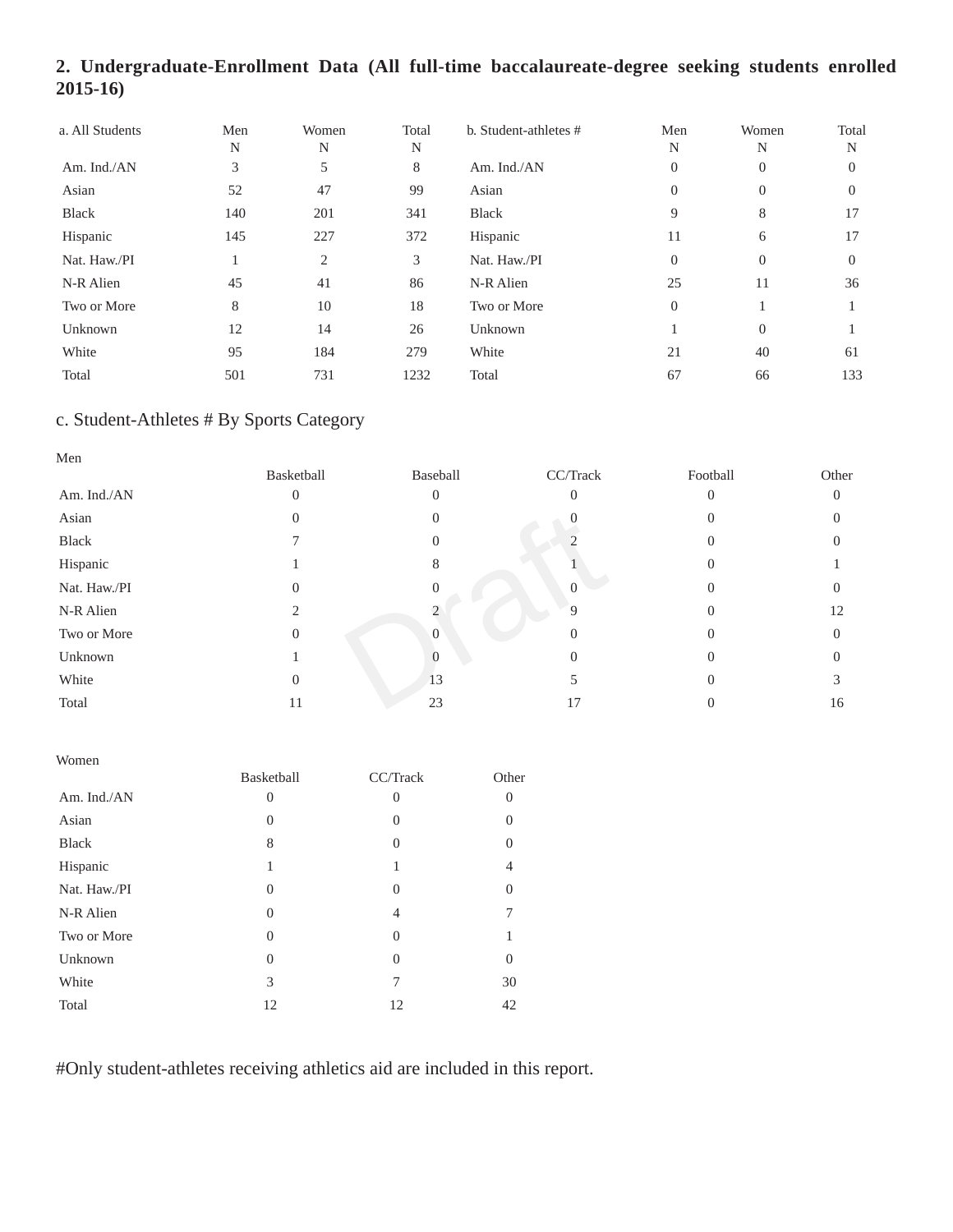#### **INFORMATION ABOUT THE GRADUATION RATES REPORT**

#### **Introduction.**

This information sheet and the NCAA Graduation Rates Institution Report have been prepared by the NCAA, based on data provided by the institution in compliance with NCAA Bylaw 18.4.2.2.1 (admissions and graduation-rate disclosure) and the federal Student Right-to-Know and Campus Security Act. The NCAA will make this report public on its website, www.ncaa.org.

The Graduation Rates Report provides information about two groups of students at the college or university identified at the top of the form: (1) all undergraduate students who were enrolled in a full-time program of studies for a baccalaureate degree; and (2) student-athletes who received athletics aid from the college or university for any period of time during their entering year. [Note: Athletics aid is a grant, scholarship, tuition waiver or other assistance from a college or university that is awarded on the basis of a student's athletics ability.]

The report gives graduation information about students and student-athletes entering as freshmen in 2009. This is the most recent graduating class for which the required six years of information is available. The report provides information about student-athletes who received athletics aid in one or more of eight sports categories: football, men's basketball, baseball, men's track/cross country, men's other sports and mixed sports, women's basketball, women's track/cross country and other women's sports. For each of those sports categories, it includes information in nine self-reported racial or ethnic groups: American Indian or Alaska Native, Asian, Black or African-American, Hispanic or Latino, Native Hawaiian or Pacific Islander, nonresident alien, two or more races, White non-Hispanic and unknown (not included in one of the other eight groups or not available) and the total (all nine groups combined).

orted racial or ethnic groups: Amer<br>or Latino, Native Hawaiian or Pacit<br>unknown (not included in one of the<br>d).<br>on a comparison of the number (N)<br>oo graduated within six years. For ex<br>ation rate is 60 percent. It is impore The graduation rate (percent) is based on a comparison of the number (N) of students who entered a college or university and the number of those who graduated within six years. For example, if 100 students entered and 60 graduated within six years, the graduation rate is 60 percent. It is important to note that graduation rates are affected by a number of factors: some students may work part-time and need more than six years to graduate, some may leave school for a year or two to work or travel, some may transfer to another college or university or some may be dismissed for academic deficiencies.

Two different measures of graduation rates are presented in this report: (1) freshman-cohort rate; and (2) Academic Success Rate (ASR). The freshman-cohort rate indicates the percentage of freshmen who entered during a given academic year and graduated within six years. The ASR adds to the first-time freshmen, those students who entered midyear, first-time freshmen who did not receive athletics aid, but participated in athletics, and student-athletes who transferred into an institution and participated in athletics. Both the freshman-cohort rate and the ASR subtracts students from the entering cohort who are considered allowable exclusions (i.e., those who either die or become permanently disabled, those who leave the school to join the armed forces, foreign services or attend a church mission). In addition, the ASR subtracts those who left the institution prior to graduation, had athletics eligibility remaining and would have been academically eligible to compete had they returned to the institution.

#### **Graduation Rates Report.**

1. NCAA Division II Academic Success Rate Data The box at the top of the Graduation Rates Report provides freshman-cohort graduation rates for all students and for student-athletes who received athletics aid at this college or university. Additionally, this box Academic Success Rate (ASR) data for the population of studentathletes. **[Note: Pursuant to the Student-Right-to-Know Act, anytime a cell containing cohort numbers**